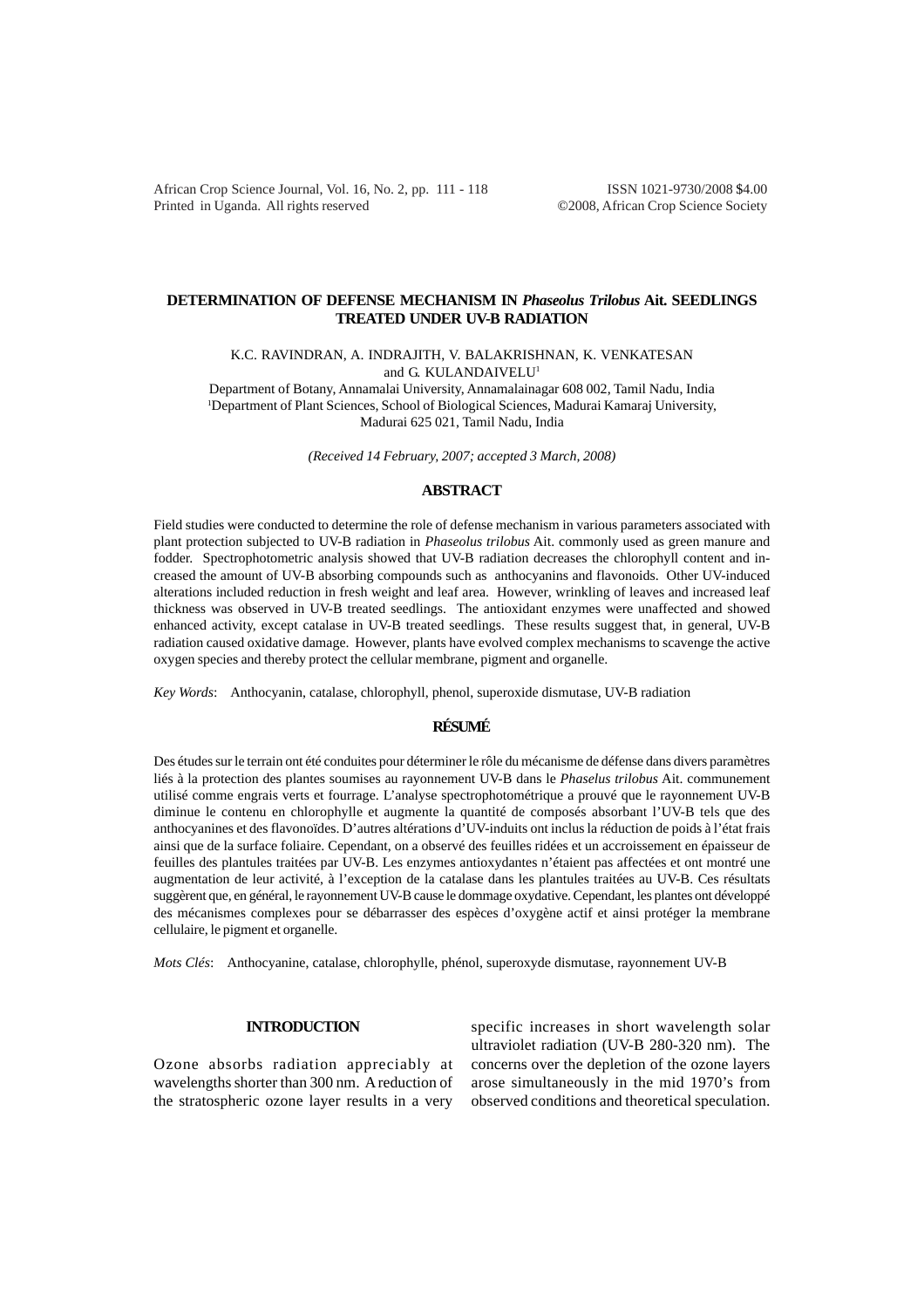The average ozone column decreased by about 10% from mid 1991 to the beginning of 1993 in the northern hemisphere. A 10% depletion in stratospheric ozone corresponds to a 20% increase in the fluence of biologically damaging UV-B radiation. The impacts of UV-B radiation on vegetation has been extensively studied through growth chamber, green house and field experiments. These studies conclude that UV-B radiation may affect terrestrial plants through changes in plant growth, photosynthesis and transpiration, pollination and flowering, yield, DNA and cellular damage, competitive balance in a community, susceptibility to diseases, environmental stress and pollution (Tevini and Teramura, 1989). The aim of present study was to investigate the role of defense mechanisms in UV-B treated *Phaseolus trilobus* seedlings.

### **MATERIALS AND METHODS**

**Plant material and UV dosage.** Seeds of *P. trilobus* were sown in several plastic trays, containing a soil mixture of sand (70%) and compost (30%). After 4 days growth, the plants were transferred to the field. Seedlings were watered periodically and care was taken to minimise nutritional deficiency and infection on seedlings. In the field, UV-B radiation was provided for 2 h (11.00 a.m. to 1.00 p.m.) per day by Philips sunlamps (Philips TL 20 W/12, N.V. Philips Gloelampenfabriekan, Holland) centred at solar noon and oriented in an east - west direction. The UV-B irradiance was weighed using generalised plant response action spectrum of Caldwell (1971) normalised at 300 nm. The biologically effective level of UV-B radiation was  $12.2$  kJ m<sup>-2</sup>d<sup>-1</sup>.

**Measurement of growth characters.** Total length of the seedlings and fresh weight were measured immediately after removing the seedlings from the experimental field. Leaf area was calculated using the Li Cor 3100 leaf area meter (LICOR, Model LI-3100, Lincoln, USA). Dry weight of the seedlings was determined after drying at 80 $\mathrm{^0C}$ for 24 h. Leaf thickness was measured by taking leaf bits of 0.3 x 1.0 cm cut from the middle intervenal region of upper leaves. The cross

sections of leaves were prepared by using a rotary microtome and observed under compound microscope.

**Determination of photosynthetic pigments.** Chlorophyll contents was estimated by following the procedure of Moran and Porath (1980) using the formulae suggested by Inskeep and Bloom (1985). Fresh leaf discs of 100 mg were cut and placed in a test tube containing 10 ml of N,N' dimethylformamide (DMF) and stored for 24 h at 4 °C. The coloured supernatant was used for chlorophyll and carotenoid estimation. By reading the absorbance at 647 and 666 nm in a spectrophotometer with DMF as blank for chlorophyll and 480, 647 and 666 nm were used to find the corrected absorbance for carotenoids (Ikan, 1969).

**Determination of UV absorbing pigments.** Anthocyanin content was extracted in acidified methanol (1:99 HCI: Methanol) in 100 mg of leaf material. Extract was kept at  $0<sup>0</sup>C$  for 24 hours. After 24 hours, the content was made up to 10 ml and the absorbance was read at 530nm, as described by Mancinelli *et al.* (1975). Flavonoids were extracted and quantified as described previously (Mirecki and Teramura, 1984). Hundred milligrammes of leaves were placed in 80% acidified methanol (Methanol: Water: HCI – 80:20:1) for 12 h in dark at  $4^{\circ}$ C to extract flavonoids. Absorbance was read at 315 nm. Total phenols were estimated by following the method of Bray and Thorpe (1954).

**Enzyme preparations and assays.** Catalase (CAT, EC 1.11.1.6) activity was measured by the method of Machly and Chance (1959). One gramme of leaf tissue was homogenised in 10 ml of 0.1 mM sodium phosphate buffer, pH 7 and centrifuged at  $4^{\circ}$ C for 10 minutes at 10,000 g. An aliquot of 1 ml of the supernatant of the enzyme extract was added to the reaction mixture containing 1 ml of 0.01  $\text{MH}_2\text{O}_2$ , 3 ml of 0.1 M sodium phosphate buffer,  $pH\overline{6.8}$ . The reaction was stopped after an incubation of 5 minutes at 20 °C by addition of 10 ml of 1%  $H_2SO_4$ . the acidified medium without or with the enzyme extract was titrated against  $0.005 \text{ N K MnO}_4$ .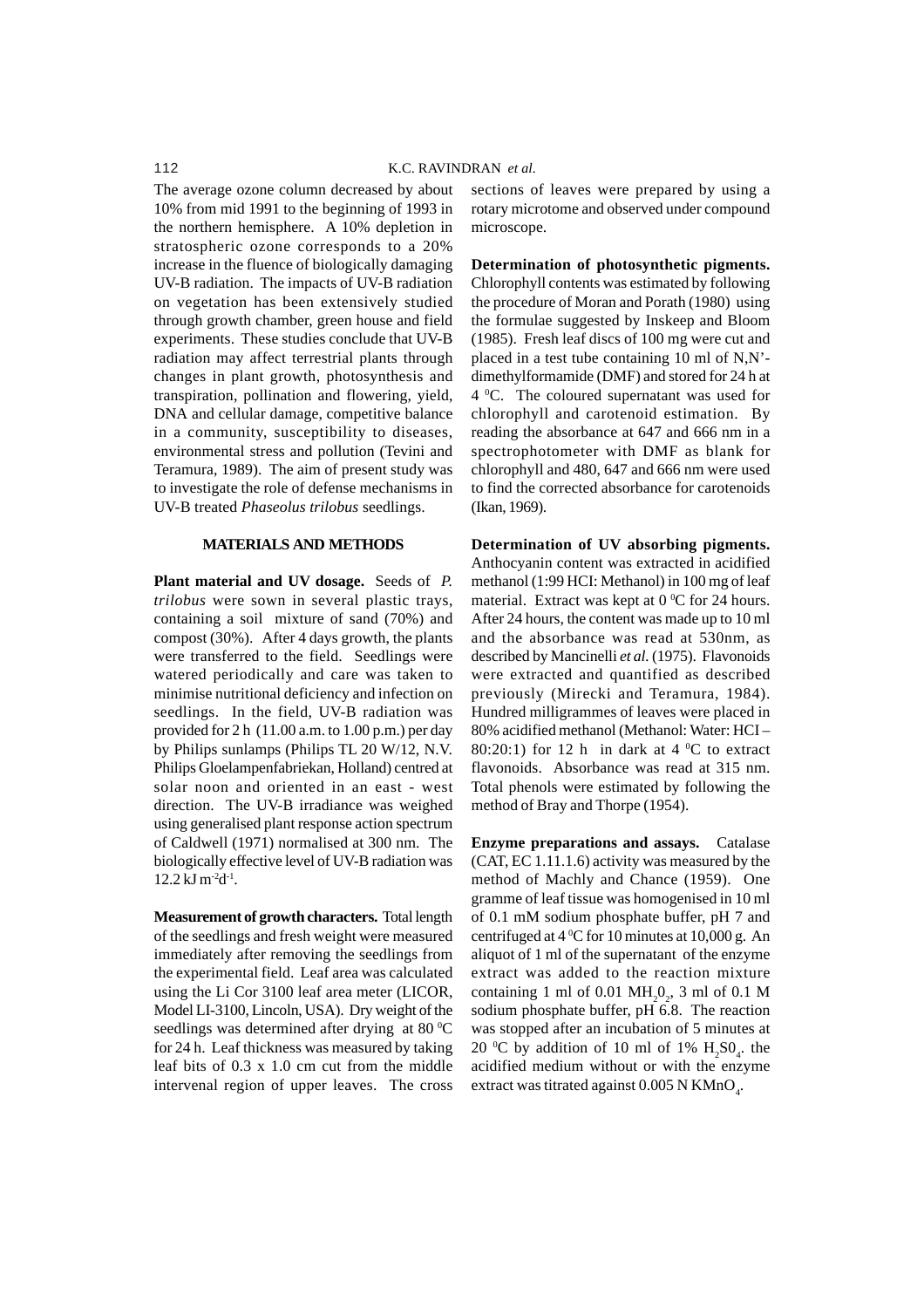**Extraction and assay methods for peroxidase, polyphenol oxidase and superoxide dismutase.** One gramme of leaves were homogenised with 20 ml of ice cold extraction medium containing 2 mM MgCl<sub>2</sub>, 1 mM EDTA, 10 mM b-Mercaptoethanol, 7% PVP and 10 mM sodium metabisulphate. The homogenate was stained through two layers of cheesecloth and centrifuged at 10,000 g for 15 minutes and the supernatant was made up to 20 ml with the same buffer and it was used as the source of enzyme.

Peroxidase (POX, EC 1.11.1.7) activity was assayed by the method of Kumar and Khan (1982). Polyphenol oxidase (PPO, EC 1.10.3.1) was determined as described by Kumar and Khan (1982). Superoxide dismutase (SOD, EC 1.15.1.1) activity was determined by the method proposed by Beauchamp and Fridovich (1971). Phenylalanine ammonialyase (PAL, EC 4.3.1.5) activity was determined by following the method of Amrhein and Zenk (1971).

**Statistical analyses.** Analysis of variance (ANOVA) was performed on the data using a linear model and assessing the effect of treatment (control and UV-B). Means were compared using Student's test.

### **RESULTS**

**Growth.** Morphological changes such as bronzing, wringling and chloretic lesions were observed in *P. trilobus* seedlings after four days of UV-B exposure. Shoot length was stunted (26.4%) under UV-B radiation. Accordingly, a decrease in fresh weight (27%) and dry weight (51%) were also observed after four days of UV-B radiation. UV-B exposure also significantly reduced the leaf area (30%) when compared to control seedlings. In comparison with control plants, UV-exposed seedlings increased the leaf thickness (16.7%) and also showed curling of leaves (Table 1).

**Photosynthetic pigments.** On fresh mass basis, total chlorophyll content was reduced nearly 26% in UV-B exposure compared to control seedlings on fourth day. However, 6% increase in photosynthetic pigment was observed in UV-B exposure plants during first day. Compared to chlorophyll, carotenoids are less affected by UV-B radiation. The carotenoid content was also found to be reduced (13%) in UV-B treated seedlings (Table 2).

**UV-absorbing pigments.** Unlike photosynthetic pigments, UV-B radiation induces a class of UV absorbing pigments such as anthocyanins and flavonoids. It was observed that UV-B exposure seedlings showed increased trend in synthesis of anthocyanin (186%), flavonoid (142%) and phenol content (40%). The synthesis of anthocyanin was higher when compared to flavonoid in UV-B exposure seedlings (Table 2).

TABLE 1. Effect of UV-B radiation on growth parameters of *P. trilobus* seedlings

| Day(s)         | Treatment | Shoot length<br>$\text{(cm)}$ | Fresh weight<br>$(q$ plant <sup>-1</sup> ) | Dry weight<br>$(q$ plant <sup>-1</sup> ) | Leaf area<br>$(cm2 plant-1)$ | Leaf thickness<br>(μ) |
|----------------|-----------|-------------------------------|--------------------------------------------|------------------------------------------|------------------------------|-----------------------|
| 1              | Control   | $5.10+0.25$                   | $1.03 + 0.05$                              | $0.162 \pm 0.08$                         | $1.08 + 0.05$                | $0.008 + 0.04$        |
|                | $UV-B$    | $5.17 + 0.25$                 | $1.05 + 0.05$                              | $0.150 + 0.07$                           | $1.10 + 0.05$                | $0.009 + 0.04$        |
| $\overline{2}$ | Control   | $6.20 + 0.31$                 | $1.41 + 0.07$                              | $0.200 + 0.10$                           | $1.34 + 0.06$                | $0.010^{*} + 0.05$    |
|                | $UV-B$    | $5.75 + 0.28$                 | $1.34 + 0.06$                              | $0.163 + 0.08$                           | $1.28 + 0.06$                | $0.011 + 0.06$        |
| 3              | Control   | $8.30 + 0.42$                 | $1.64 + 0.08$                              | $0.266* + 0.13$                          | $1.36^* + 0.07$              | $0.012^{*} + 0.06$    |
|                | $UV-B$    | $6.78 + 0.33$                 | $1.36 + 0.07$                              | $0.173 + 0.09$                           | $1.09 + 0.05$                | $0.014^* + 0.07$      |
| 4              | Control   | $10.60^* + 0.53$              | $2.11*+0.10$                               | $0.354 + 0.17$                           | $1.39^* + 0.07$              | $0.014^{*} + 0.07$    |
|                | UV-B      | $7.80 \pm 0.39$               | $1.54 \pm 0.08$                            | $0.183 + 0.09$                           | $0.97 + 0.04$                | $0.016*_{\pm}0.08$    |

Results are means ±S.E of 5 replicates. Significant level (P) for Student 't' test is shown of \*P<0.05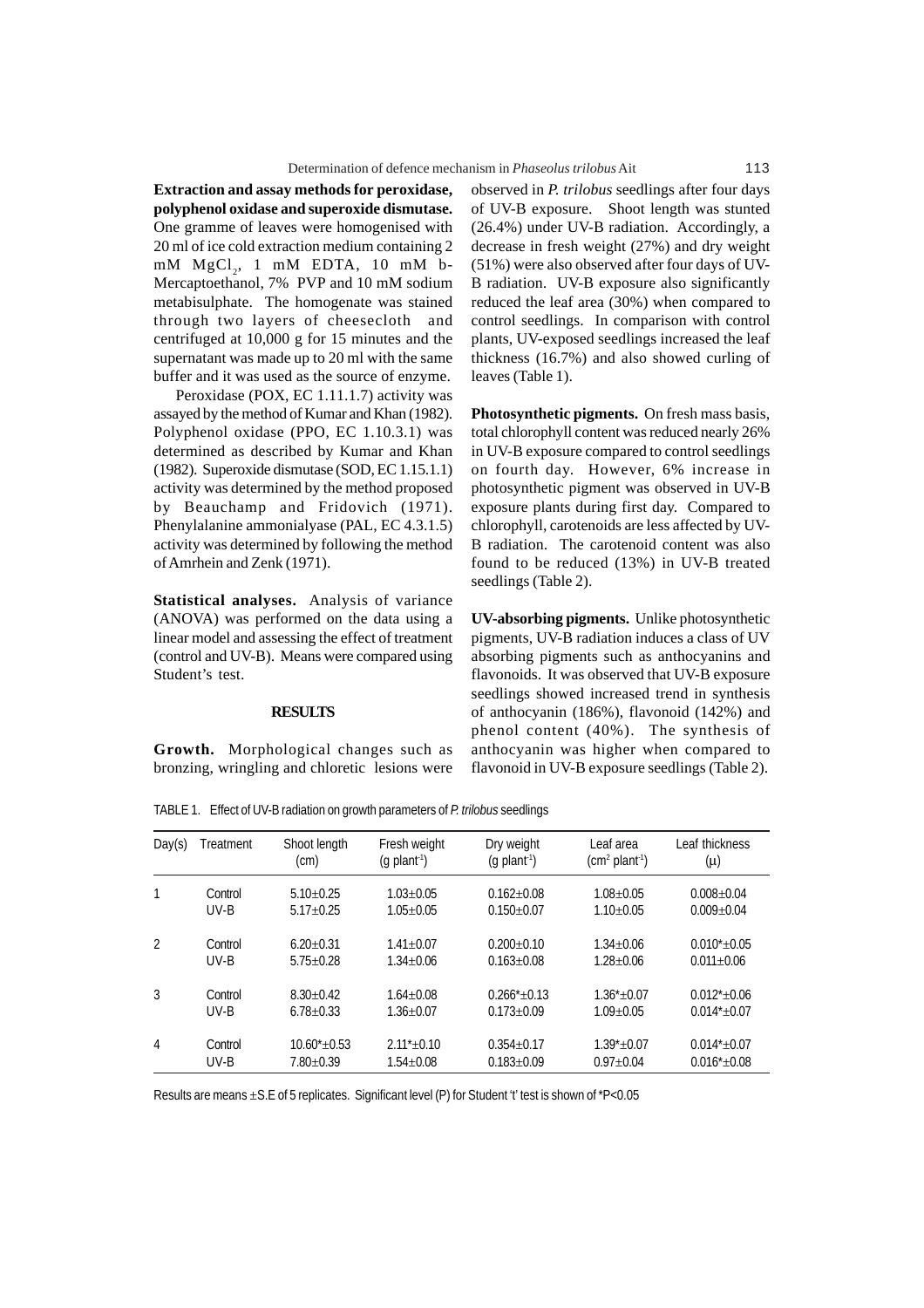114 K.C. RAVINDRAN *et al.*

| Day(s) | Treatment | Chlorophyll<br>$(mg g-1 fr. wt.)$ | Carotenoid<br>$(mg g-1 fr. wt.)$ | Anthocyanin<br>$(A_{530}$ g fr. wt.) | Flavonoid<br>$(A_{315}$ g fr. wt.) | Phenol<br>$(mg g-1$ fr. wt.) |
|--------|-----------|-----------------------------------|----------------------------------|--------------------------------------|------------------------------------|------------------------------|
| 1      | Control   | $2.52+0.12$                       | $0.12 + 0.05$                    | $0.03 + 0.01$                        | $0.21 + 0.10$                      | $1.12 + 0.05$                |
|        | $UV-B$    | $2.67 + 0.13$                     | $0.12 + 0.05$                    | $0.04^* + 0.02$                      | $0.23 + 0.11$                      | $1.20 \pm 0.06$              |
| 2      | Control   | $3.47 + 0.17$                     | $0.17 \pm 0.08$                  | $0.04 + 0.02$                        | $0.24 + 0.12$                      | $1.34 + 0.06$                |
|        | $UV-B$    | $3.30 + 0.16$                     | $0.16 + 0.08$                    | $0.06* + 0.03$                       | $0.34 + 0.16$                      | $1.59 \pm 0.07$              |
| 3      | Control   | $5.31^* + 0.26$                   | $0.24^* + 0.11$                  | $0.05 + 0.03$                        | $0.28 + 0.14$                      | $1.69 + 0.08$                |
|        | $UV-B$    | $4.47 + 0.22$                     | $0.21^* + 0.66$                  | $0.11^*+0.05$                        | $0.57^*+0.28$                      | $2.25 + 0.11$                |
| 4      | Control   | $6.81^* + 0.35$                   | $0.29^* + 0.14$                  | $0.06 + 0.04$                        | $0.31 + 0.15$                      | $1.78 + 0.09$                |
|        | UV-B      | $5.56*+0.25$                      | $0.25^*$ + 0.04                  | $0.17* + 0.08$                       | $0.75^*$ $\pm$ 0.37                | $2.50* + 0.12$               |

TABLE 2. Effect of UV-B radiation on chlorophyll, carotenoid, anthocyanin, flavonoid and phenol in *P. trilobus* seedlings

Results are means  $\pm$  S. E of 5 replicates. Significant level (P) for Student 't' test is shown of  $P$ <0.05

**Enzymes.** Plants have the capacity to develop various means of protection from the deleterious effects of UV-B radiation. The present work shows that UV-B exposure decreased the activities of CAT and increased the POX, PPO, PAL and SOD. It is estimated that after four days of treatment, CAT activity was reduced to 24% and POX (88%), PPO (57%), PAL (56%) and SOD (55%) activities are increased in UV-B exposure seedlings, when compared to control (Table 3).

### **DISCUSSION**

After four days of UV-B exposure, seedlings showed greater reduction in morphology and growth. Plant stunting is common in UV-B exposure (Santos *et al*. , 1993). It is primarily due to short internodes and reductions in node number. UV-B induced stunting could be specifically due to accumulation of flavins, which act as UV-B photoreceptors and which are responsible for inhibition of internode elongation. There are reports correlating the tolerance of the species to their ability to increase leaf thickness in response to UV-b exposure (Deckymyn and Impens, 1999). Our results showed that *P. trilobus* plants responded to UV-B radiation by developing thicker leaves and increasing in them the level of flavonoids and anthocyanins are considered as an important responses of UV-B tolerant plants.

In the present study, UV-B exposure significantly reduced the chlorophyll content. In an extensive survey of many plant species, such a trend was indeed evident (Cuadra *et al.,* 2004). The reduction in chlorophyll level might be due to inhibition of biosynthesis or degradation of chlorophyll and their precursors. Accumulation of chlorophyllides 'a' and 'b' decreases the chlorophyll levels. Jordan *et al*. (1991) explained that the decline in chlorophyll level might be due to inhibition of cab gene, which codes for chlorophyll protein. Compared to chlorophyll, carotenoids are less affected by UV-B radiation. Less inhibition of carotenoids is suggested to be due to their photoprotective role in the photosynthetic apparatus (Middelton and Teramura, 1993). Both carotenoids and flavonol glycosides are known to have protective roles in safeguarding the photosynthetic apparatus and subcellular organelles from UV damage. The biosynthenthic pathway of carotenoids might be less influenced by UV-B than that of chlorophyll (Tevini *et al*., 1981). The carotenoids are involved in light harvesting and photoprotection of chloroplast from the effects of visible and UV-B radiation.

Anthocyanin concentration was significantly increased in UV-B radiation treatment. A 48 hours continuous irradiation of UV-b radiation increased the anthocyanin at 4 fold-levl in *Vigna* (Kulandaivelu *et al.*, 1989). Accumulation of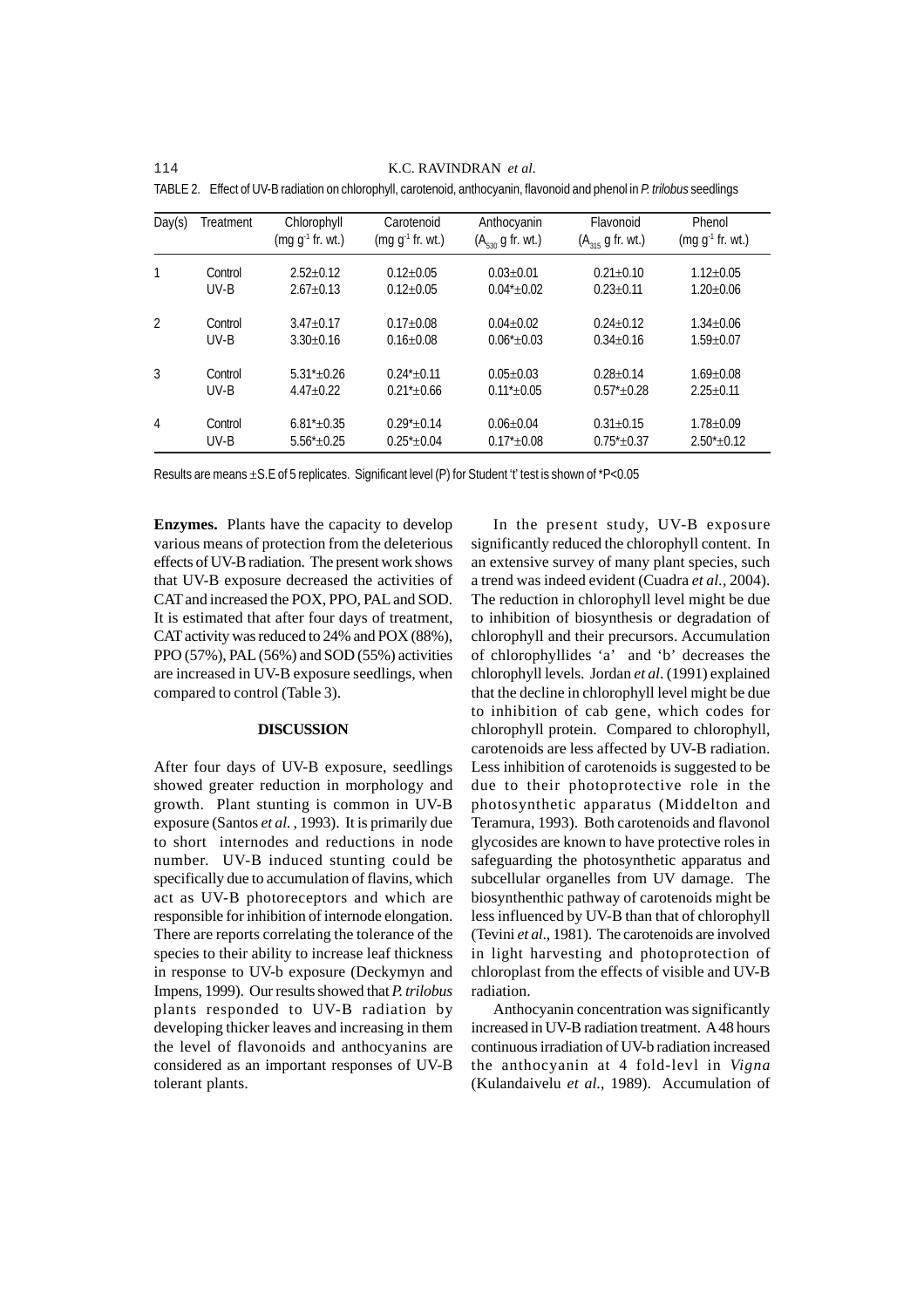Determination of defence mechanism in *Phaseolus trilobus* Ait 115

TABLE 3. Effect of UV-B radiation on catalase, peroxidase, polyphenol oxidase, phenylalanine ammonialyase and superoxide dismutase in *P. trilobus* seedlings

| Day(s)         | Treatment | Catalase<br>$(\mu$ mol H <sub>2</sub> O <sub>2</sub><br>decomposed<br>$(min-1 g-1 fr. wt.)$ | Peroxidase<br>$(\mu$ mol<br>purpurogallin<br>formed<br>$min-1$ g <sup>-1</sup> fr. wt.) | Polyphenol<br>oxidase<br>$(\mu$ mol<br>purpurogallin<br>formed<br>$min^{-1}$ g <sup>-1</sup> fr. wt.) | Superoxide<br>dismutase<br>$(\mu$ mol annamic<br>acid formed<br>$(q^{-1} h^{1}$ fr. wt.) | Phenylalanine<br>ammonialyase<br>(units $h^{-1}$ mg $^{-1}$<br>protein fr. wt.) |
|----------------|-----------|---------------------------------------------------------------------------------------------|-----------------------------------------------------------------------------------------|-------------------------------------------------------------------------------------------------------|------------------------------------------------------------------------------------------|---------------------------------------------------------------------------------|
| 1              | Control   | $9.32 \pm 0.46$                                                                             | $30.12 \pm 1.5$                                                                         | $25.31 \pm 1.2$                                                                                       | $13.52 \pm 0.6$                                                                          | $10.46 \pm 0.5$                                                                 |
|                | $UV-B$    | $8.90 \pm 0.44$                                                                             | $34.78 \pm 1.7$                                                                         | $27.68 \pm 1.3$                                                                                       | $14.89 + 0.7$                                                                            | $11.44 \pm 0.5$                                                                 |
| $\mathfrak{D}$ | Control   | $12.62 \pm 0.63$                                                                            | $32.68 \pm 1.6$                                                                         | $28.66 \pm 1.4$                                                                                       | $17.68 \pm 0.8$                                                                          | $13.32 + 0.6$                                                                   |
|                | UV-B      | $11.47 \pm 0.57$                                                                            | $44.55*+2.2$                                                                            | $34.74 \pm 1.7$                                                                                       | $20.74 \pm 1.0$                                                                          | $16.36 \pm 0.8$                                                                 |
| 3              | Control   | $14.36* + 0.71$                                                                             | $35.12 \pm 1.7$                                                                         | $30.34 \pm 1.5$                                                                                       | $20.34 \pm 1.0$                                                                          | $16.78 \pm 0.8$                                                                 |
|                | UV-B      | $11.87 + 0.59$                                                                              | $58.30* + 2.9$                                                                          | $43.04*+2.1$                                                                                          | $28.64* \pm 1.4$                                                                         | $24.26^*$ ±1.2                                                                  |
| $\overline{4}$ | Control   | $17.41* + 0.87$                                                                             | $38.41 \pm 1.9$                                                                         | $33.01^* \pm 1.6$                                                                                     | $23.60^{\ast}$ ±1.1                                                                      | $20.31^*$ ±1.0                                                                  |
|                | UV-B      | $13.15 \pm 0.65$                                                                            | $72.25^* \pm 3.6$                                                                       | $51.84*+2.5$                                                                                          | $36.73^{\ast}$ $\pm$ 1.8                                                                 | $32.10^{\ast}$ ± 1.6                                                            |

Results are means  $\pm$ S. E of 5 replicates. Significant level (P) for Student 't' test is shown of \*P<0.05

anthocyanin and other UV absorbing compounds in the upper epidermis could act as solar screens by absorbing UV before it reaches sensitive targets such as chloroplast (Flint *et al.*, 1985). Similar to anthocyanin, flavonoid concentration was also increased in UV-B treated seedlings. This trend in accumulation of flavonoids were studied by Premkumar and Kulandaivelu (2001). Plants are able to prevent the dangerous effects of UV-B radiation by synthesizing flavonoids, a class of UV absorbing compounds located mainly in the epidermis and acting as an internal filter. In higher plants, flavonoids and other phenyl propanoid derivatives such as sinapet esters accumulate in large quantities in the vacuoles of epidermal cells, effectively attenuate the UV component of sunlight with minimum effects on the visible region of the spectrum (Mazza *et al.*, 2000). According to Tevini *et al.* (1991), flavonoid accumulation is regarded as a defense mechanism in higher plants to provide protection against UV-B radiation. Hence, it is concluded that the UV-B treated seedlings may activate a defense mechanism against UV-B damage by increasing flavonoid.

Phenols are carbon-based secondary compounds, whose concentrations should also depend on the competition for the allocation of photosynthetically fixed carbon to growth or defense. Phenols accumulate in plant tissues during stress and due to oxidant damage (Howell, 1974).

In the present study, catalase showed an overall reduction in response to the supplemental UV-B radiation. This reduction trend in catalase activity under UV-B radiation was also observed by Rao *et al.* (1996). Catalase is the most efficient antioxidant enzyme, which protects plants by scavenging free radicals and  $H_2O_2$ . This may explain the low activity of catalase observed in the present study. Catalase, in conjunction with other antioxidants, are known to reduce the concentration of  $O_2$ , OH and  $H_2O_2$  (Bowler *et al*., 1992). Catalase activity was reduced with a simultaneous increase in peroxidase activity (Rao *et al.,* 1996). Nandi *et al*. (1984) suggested that the inversed relationship between two enzymes due to the tetrameric molecules of catalase might disintegrate in vivo into monomeric units with peroxidase activity.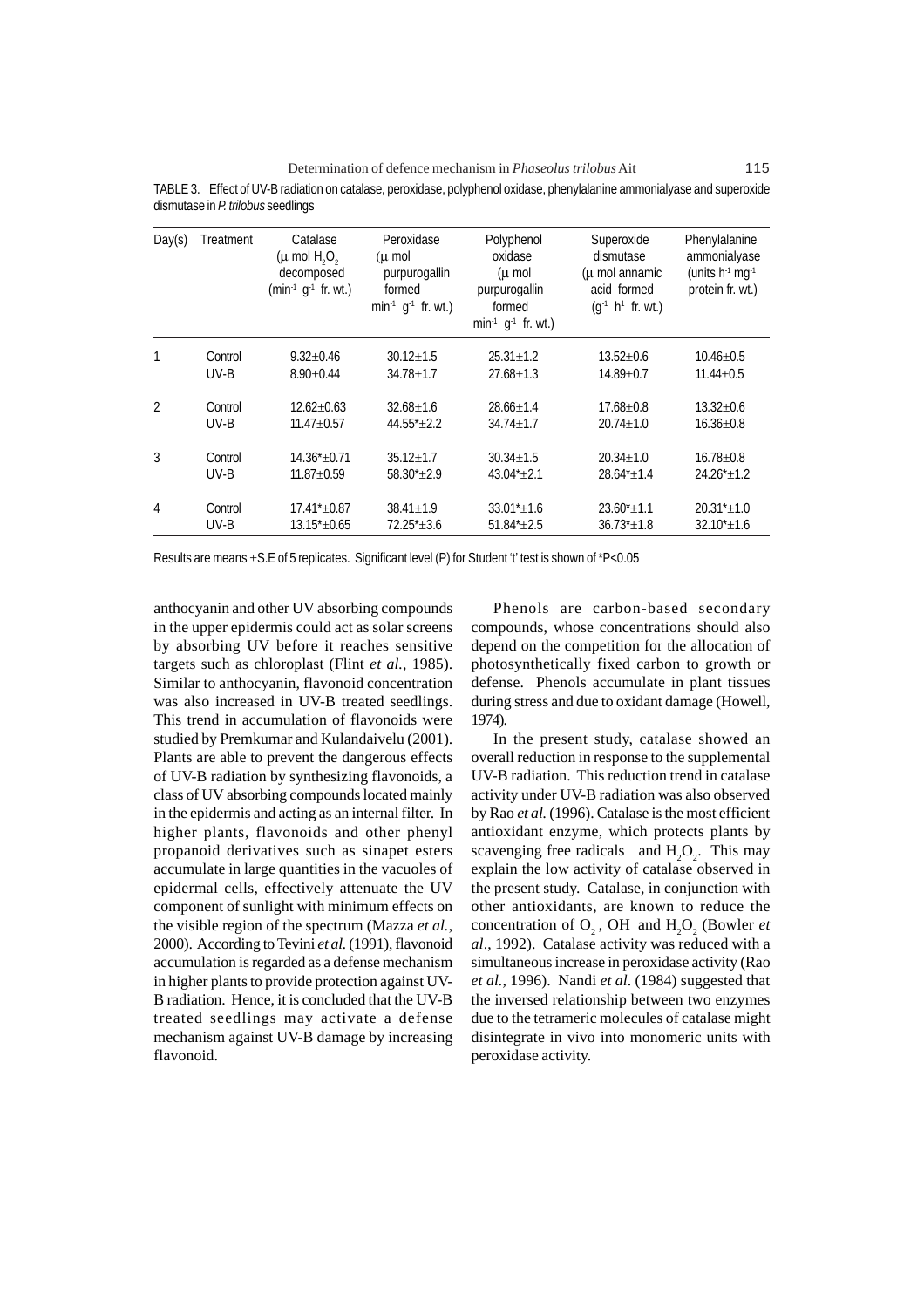Plants have the capacity to develop various means of protection from the deleterious effects of UV-B radiation. POX, PPO, SOD and PAL are key enzymes for antioxidant defense system for scavenging  $H_2O_2$ . In the present study CAT showed an overall decrease; however, the activities of other enzymes increased in UV exposure seedlings.

The increase in peroxidase activity might be due to an increase in  $H_2O_2$  production probably as a result of induced SOD activity during the UV-B radiation (Sharma *et al.*, 1998). Further, peroxidases are believed to utilise phenolic compounds as co-substrate (Otter and Polle, 1994). This fact was confirmed by the presence of higher phenolic content observed in this study. The presence of increased PPO is responsible for the oxidation of phenolic compound in the present study. Similar results were reported by Sheen and Calvert (1969).

PAL activity was also increased under UV-B exposure. Studies in cucumber (Krizek *et al.*, 1993) have shown that exposure of seedlings to supplemental UV-B radiation caused 78% increase in the activity of PAL. PAL is important in regulating flavonoid biosynthesis and is transcriptionally induced UV-radiation (Hahlbrock and Scheel, 1989). Further, increased PAL activity was associated with accumulation of flavonoids as well as anthocyanin in UV-B treated plants. Thus, it concluded that, increase in PAL activity stimulates the synthesis of anthocyanin and flavonoids. Dubey and Guruprasad (1999) also suggested that the enhancement of PAL is due to de novo synthesis of the enzyme parallel to anthocyanin formation.

SOD showed a linear increase in activity throughout the study period in UV-B exposure seedlings. Karabourniotis *et al*. (1995) found that SOD levels of wheat, maize and potato were increased after exposing them to UV-B. The increase in the activity of SOD observed in our study may be a consequence of the production of  $O_2$  in leaves during UV-B treatment. SOD catalyses the dismutation reaction of superoxide anions and can be placed in three classes according to their metal co-factor, Cu, Zn, Mn or Fe SOD. Rao *et al*. (1996) stated that SOD activity by UV-B is due to preferential expression of the Cu and Zn SOD 3, 4 and 5 isomers.

#### **CONCLUSIONS**

In general, ultraviolet-B radiation can have a negative impact on growth and development of plants. Our results suggest that *P. trilobus* plants exposed to UV-B radiation undoubtedly activate several defense mechanisms in morphology, anatomy, UV absorbing compounds and also induced the antioxidant defense mechanisms altogether contributing to the maintenance of the structural integrity of the leaf cell components.

#### **ACKNOWLEDGEMENT**

We are thankful to authorities of Annamalai Univerity for providing laboratory facilities.

#### **REFERENCES**

- Amrhein, N. and Zenk, M.H. 1971. Untersuchungen Zur Role der Phenylalanin – Ammonium-Lyase bei der Regultion der Flavonoidsynthese in Buchweizen (*Fagopyrum esculentum* Moench). *Z. Pflanzenphysiol*. 64:145-168.
- Beauchamp, C.O. and Fridovich, I. 1971. Superoxide dismutase: Improved assays and an assay applicable to acrylamide gel. *Annals of Biochemistry* 44:275-287.
- Bowler, C., Van, M. and Inze, M.D. 1992. Superoxide dismutase and stress tolerance. *Annals Review of Plant Physiology and Molecular Biology* 43:83-116.
- Bray, H.G. and Thorpe, W.Y. 1954. Analysis of phenolic compounds of interest in metabolism. In: *Methods in Biochemical Analysis*. Glick, D. (Ed.), 1: 27-52. Inter Science Publishers Inc., New York.
- Caldwell, M.M. 1971. Solar UV-B irradiation and the growth and development of higher plant. In: Photophysiology. Giese, A.C. (Ed.), 6:131- 171. Academic Press, New York.
- Cuadra, R., Herrera, R. and Fajardo, V. 2004. Effects of UV-B radiation on the Patagonian *Jaborosa magellanica* Brisben. *Journal of Photochemistry and Photobiology* 76:61-68.
- Deckymyn, G. and Impens, I. 1999. Seasonal responses of six Poaceae to differential levels of solar UV-B radiation. *Environment and Experimental Botany* 41:177-184.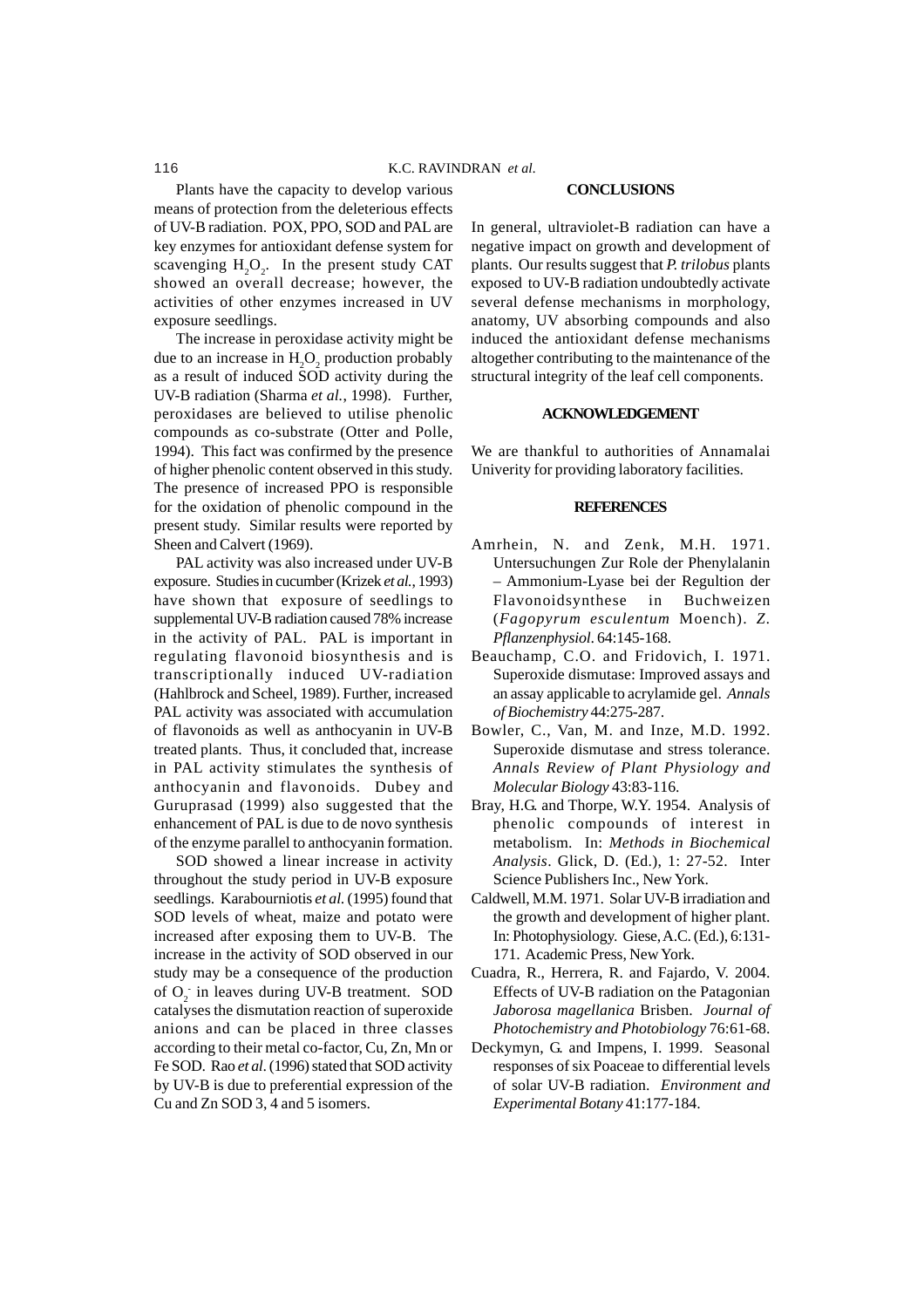- Dubey, A. and Guruprasad, K.N. 1999. Introduction of anthocyanin synthesis of phenylalanine ammonialyase. *Journal of Plant Biology* 26:225-229.
- Flint, S.D., Jordan, P.W. and Caldwell, M.M. 1985. Plant protective responses to enhanced UV-B radiation under field condition: Leaf optical properties and photosynthesis. *Journal of Photochemistry Photobiology* 41:95-99.
- Hahlbrock, K. and Scheel, D. 1989. Physiology and molecular biology of phenyl propanoid metabolism. *Annual Review of Plant Physiology and Plant Molecular Biology* 40:367.
- Howell, R.K. 1974. Phenols, ozone and their involvement in the physiology of plant injury. In: Air Pollution Related to Plant Growth. Dugger, M. (Ed.), Symp. Ser. 3, Washington. pp. 94 – 1005.
- Ikan, R. 1969. In: Natural Products. A laboratory Guide. Academic Press, New York.
- Inskeep, W.P. and Bloom, P.R. 1985. Extinction co-efficient of chlorophyll 'a' and 'b' in N,N' dimethylformamide and 80% acetone. *Plant Physiology* 77:483-485.
- Jordan, B.R., Chow, W.S., Strid, A. and Anderson, J.M. 1991. Reduction in cab and PsbA RNA transcripts in response to supplementary ultraviolet-B. *FEBS Letters* 284:1015-1023.
- Karabourniotis, G., Kotsabassidis, D. and Manetas, Y. 1995. Trichome density and its protective potential against ultraviolet-B radiation damage during leaf development. *Canadian Journal of Botany* 73:376-383.
- Krizek, D.T., Kramer, G.F., Upadhyaya, A. And Mirecki, R.M. 1993. UV-B response to cucumber seedlings grown under etal halide and high pressure sodium/deluxe lamps. *Physiologiae Plantarum* 88:350-358.
- Kulandaivelu, G., Maragatham, S. and Nedunchexhian, N. 1989. On the possible control of ultraviolet-B induced responses in growth and photosynthetic activities in higher plants. *Physiiologiae Plantarum* 76:398-404.
- Kumar, K.B. and Khan, P.A. 1982. Peroxidase in excised ragi (*Eleusine coracana* cv. PR 202) leaves during senescence. *Indian Journal of Experimental Botany* 20:412-416.
- Machly, A.C. and Chance, B. 1959. The assay of catalase and peroxidase. In: Methods of Biochemical Analysis. Glick, D. (Ed.), 1:357- 425. Inter Science Publishers Inc., New York.
- Mancinelli, A.L., Yang, C.P.H., Lindguist, P., Anderson, O.R. and Rabino, I. 1975. Photoregulation of anthycyanin synthesis III. The action of streptomycin on the synthesis of chlorophyll and anthocyanin. *Plant Physiology* 55:251-254.
- Mazza, C.A., Boccalandro, H.E., Giordano, C.V., Battista, D.B., Scopel, A.L. and Ballare, C.L. 2000. Functional significance and induction by solar radiation of ultraviolet absorbing sun screens in field-grown soybean crops. *Plant Physiology* 122:117-126.
- Middleton, E.M. and Teramura, A.H. 1993. The role of falvonol glycosides and carotenoids in protecting soybean from ultraviolet-B damage. *Plant Physiology* 103:741-752.
- Mirecki, R.M. and Teramura, A.H. 1984. Effects of ultraviolet-B irradiance on soybean V. The dependence of plant sensitivity on the photosynthetic photon flux density during and after leaf expansion. *Plant Physiology* 74:475-480.
- Moran, R. and Porath, D. 1980. Chlorophyll determination in intact tissues using N,N' dimethylformamide. *Plant Physiology* 65:478- 479.
- Nandi, P.K., Agrawal, M. and Rao, D.N. 1984. SO<sub>2</sub> induced enzymatic changes and ascorbic acid oxidation in *Oryza sativa. Water Air Soil Pollution* 21:25-32.
- Otter, T. and Polle, A. 1994. The influence of apoplastic ascorbate on the activities of cellwall associated peroxidase and NADHoxidases in needless of Norway Spruce (*Piceaabies* L.). *Plant Cell Physiology* 35:1231-1238.
- Premkumar, A. and Kulandaivelu, G. 2001. Influence of increased solar UV-B radiation on magnesium deficient cowpea seedlings: Changes in growth and foliar constituents. *Plant Science* 161:1-8.
- Rao, M.V., Paliyath, G. and Drmrod, D.P. 1996. Ultraviolet-B and ozone induced biochemical changes in antioxidant enzymes of